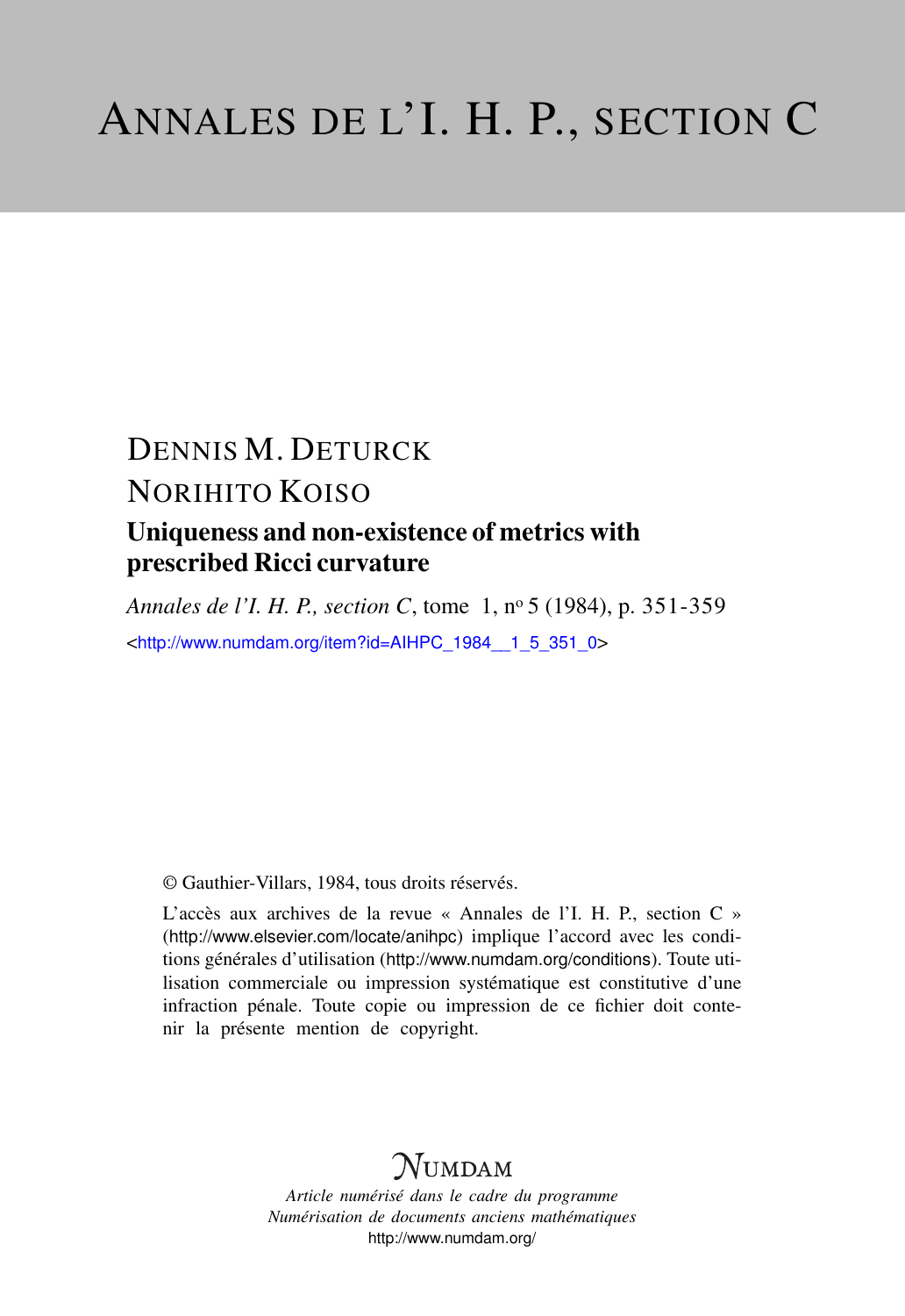### Uniqueness and non-existence of metrics with prescribed Ricci curvature

by

Dennis M. DeTURCK (\*) University of Pennsylvania

and

Norihito KOISO Osaka University

ABSTRACT.  $-$  We investigate whether the Ricci tensor uniquely determines the Riemannian structure, and we give conditions that a doubly covariant tensor has to satisfy in order to be the Ricci tensor for some Riemannian structure.

RESUME. - Nous cherchons si le tenseur de Ricci determine la structure riemannienne, et nous donnons des conditions que doit satisfaire un tenseur deux fois covariant pour être le tenseur de Ricci d'une certaine structure riemannienne.

INTRODUCTION

Ever since Gauss proved his Theorema Egregium, geometers have tried to determine to what extent the geometry of a Riemannian manifold is determined by its curvature. In particular, since the Ricci tensor of a metric is the same size as the metric tensor, one expects reasonable exis-

<sup>(\*)</sup> Partially supported by NSF Grant # 83-01095.

Annales de l'lnstitut Henri Poincaré - Analyse non linéaire - Vol. 1, 0294-1449 84/05/351/ 9 / \$2,90/  $\odot$  Gauthier-Villars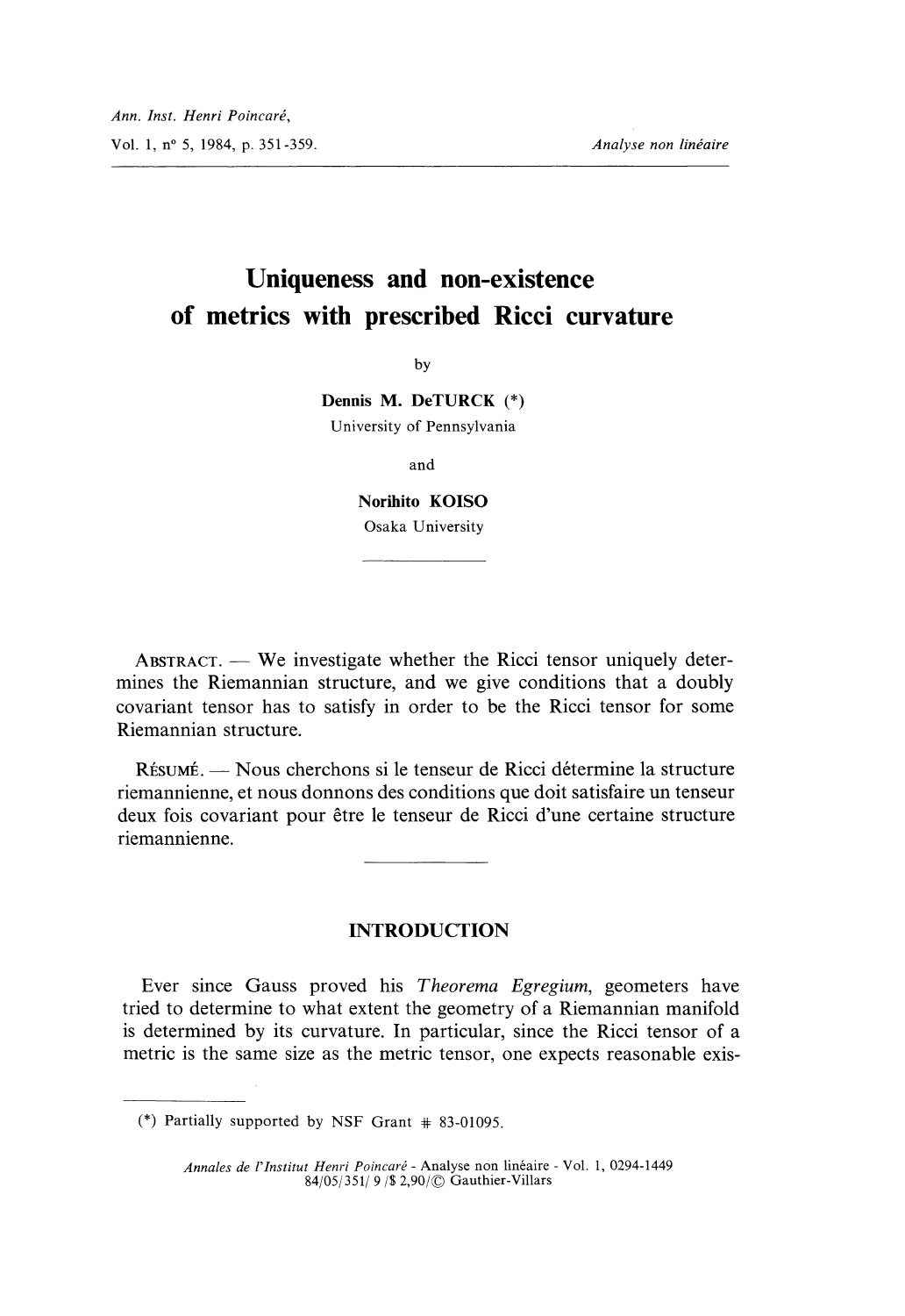tence and uniqueness properties for the partial differential equation  $Ric(g) = R$ , where Ric is the differential operator that associates to a metric its (doubly covariant) Ricci tensor (see [D ] for some basic notions and a satisfactory theory in two dimensions).

In this paper, we are concerned with the uniqueness aspect of the equation  $Ric(g) = R$ . Our main result shows that certain positive definite tensors on certain manifolds do indeed uniquely determine their metrics. Our results are extensions of a result of Hamilton [H ], who showed that the standard metric on the sphere  $S<sup>n</sup>$  is uniquely determined by its Ricci tensor. As a bonus, we find (on any manifold) conditions on R that guarantee that there is no Riemannian metric g with  $Ric(g) = R$ .

A few words about notation and conventions: We work on a *compact* manifold M of dimension at least 3. We use standard tensor analysis notation, and the summation convention usually applies.

The first author would like to thank Richard Hamilton, Eugenio Calabi and Wolfgang Ziller for useful discussions. The second author thanks Tadashi Nagano for informing him of Hamilton's work. Finally, both authors would like to thank Jerry Kazdan for bringing the work of each to the other's attention.

#### 1. UNIQUENESS DEFINED

In order to discuss the extent to which the Ricci tensor can uniquely determine its metric, we must first decide what we mean by « uniquely determine ». Of course, it is well-known that  $Ric(g) = Ric(g)$  for any constant  $c > 0$ , so the most one can hope for is uniqueness up to homothety. It turns out, however, that even this is too much to ask, since one can scale the factor metrics of a product metric and preserve the Ricci tensor, i. e.,

$$
Ric (g_1 \oplus g_2) = Ric (c_1 g_1 \oplus c_2 g_2)
$$

for any  $c_1, c_2 > 0$ .

On the other hand, if two metrics g and  $\overline{g}$  induce the same Levi-Civita connection, i. e., if  $\Gamma_{jk}^i - \overline{\Gamma}_{jk}^i$  is identically zero, then the definition of the Ricci tensor as

$$
\text{Ric}(g)_{ij} = \frac{\partial \Gamma_{ij}^{\alpha}}{\partial x^{\alpha}} - \frac{\partial \Gamma_{i\alpha}^{\alpha}}{\partial x^j} + \Gamma_{ij}^{\alpha} \Gamma_{\alpha\beta}^{\beta} - \Gamma_{i\beta}^{\alpha} \Gamma_{j\alpha}^{\beta}
$$

makes it manifestly clear that  $Ric(g) = Ric(\overline{g})$ . The circumstances under which two metrics induce the same Levi-Civita connection are well understood. The decomposition theorem of deRham [KN1] tells us that if  $(M, g)$  is a complete, simply connected Riemannian manifold, then  $(M, g)$  is isometric to the product

$$
(\mathbf{M}_0, g_0) \times (\mathbf{M}_1, g_1) \times \ldots \times (\mathbf{M}_k, g_k)
$$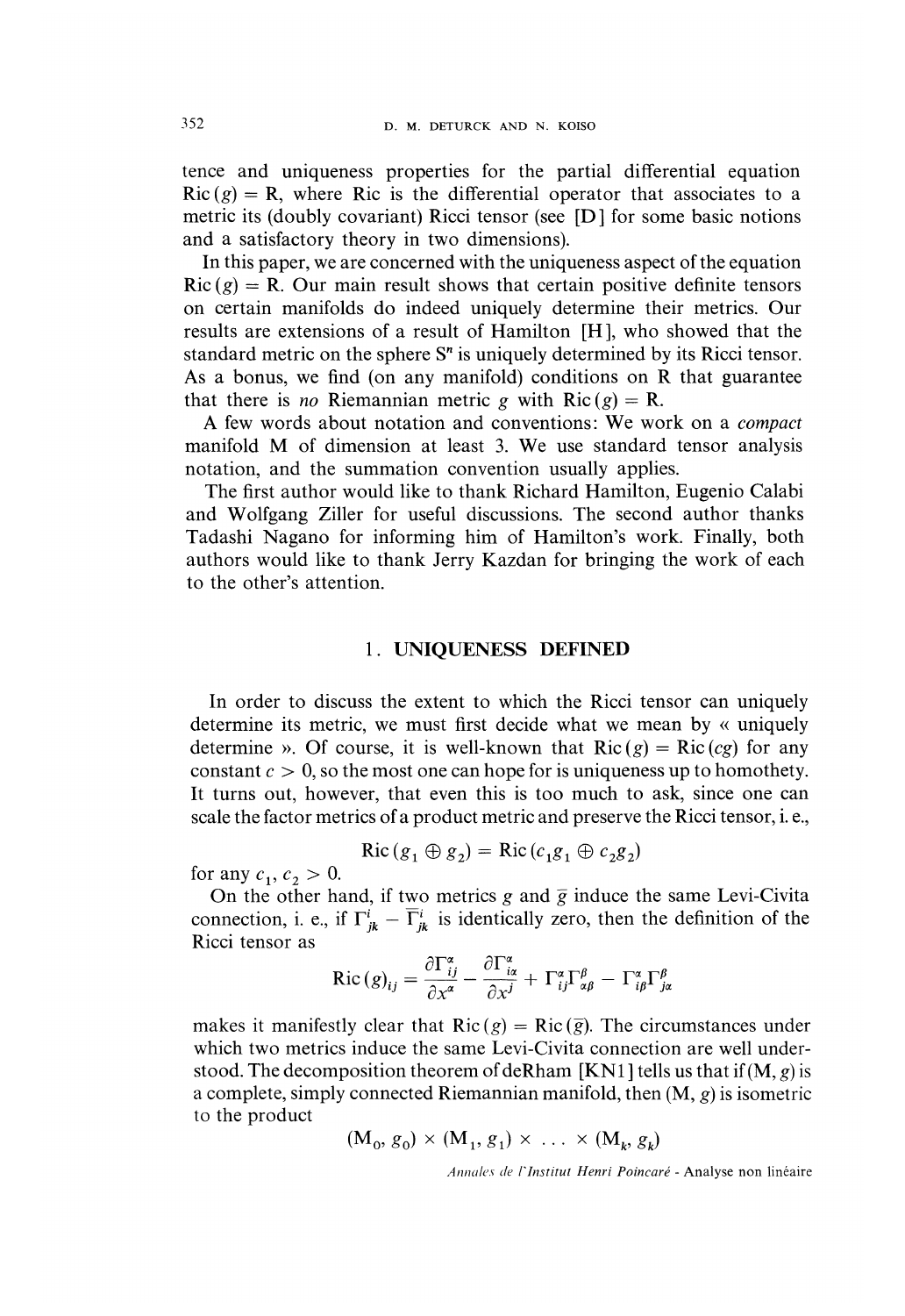where  $M_0$  is a Euclidean space (possibly of dimension zero) and  $M_1, \ldots, M_k$ are all simply connected, complete, irreducible Riemannian manifolds, and that this decomposition is unique up to ordering. Since the splitting is defined via holonomy, it is completely determined by the connection. Thus, if g and  $\bar{g}$  induce the same connection, then

and

$$
(M, g) \cong (M_0, g_0) \times (M_1, g_1) \times \dots \times (M_k, g_k)
$$
  

$$
(M, \overline{g}) \cong (M_0, \overline{g}_0) \times (M_1, \overline{g}_1) \times \dots \times (M_k, \overline{g}_k)
$$

where  $g_i$  induces the same connection as  $\overline{g}_i$  on  $M_i$  for  $i = 0, ..., k$ . But then  $\bar{g}_i$  is parallel with respect to  $g_i$ , and irreducibility implies that  $\bar{g}_i = c_i g_i$ for  $i = 1, ..., k$  (and  $g_0$  is isometric to  $\overline{g}_0$  so we may and shall assume that  $\bar{g}_0 = g_0$ ). So for simply connected M, we are back in the situation of product metrics described above.

If  $\pi_1(M) \neq 0$ , then we simply pull g and  $\overline{g}$  back to the universal cover of M. This proves :

**PROPOSITION** 1.1.  $\qquad$  Let M be a complete manifold with respect to the metrics g and  $\overline{g}$ , and let  $\phi : M \to M$  be the universal cover of M. If g and  $\overline{g}$ induce the same Levi-Civita connection on M, then  $\phi^*(g)$  and  $\phi^*(\bar{g})$  can differ only by homotheties on the irreducible factors of  $\dot{M}$ .

The upshot of all this is that, without special assumptions on M, the strongest statement we can make is that the Ricci curvature uniquely determines the Levi-Civita connection of its metric  $-$  and it is precisely this statement that we shall prove for the Ricci curvatures we consider.

#### 2. THE BASIC ESTIMATE

All of the results in this paper are based on the following lemma, which appears in [H ]. Since the proof is so short, we include it for completeness, and in order to fix some notation.

To begin, we assume that the manifold M is equipped with two Riemannian metrics g and  $\overline{g}$ , and we continue to indicate to which metric various curvature tensors, Christoffel symbols, Laplacians, etc. belong by the presence or absence of a bar.

LEMMA 2.1. — Set 
$$
T_{jk}^i = \overline{\Gamma}_{jk}^i - \Gamma_{jk}^i
$$
. If  $g^{jk}\Gamma_{jk}^i = 0$ , then  
\n
$$
\frac{1}{2}\Delta(g^{ik}\overline{g}_{ik}) = g^{ik}g^{jl}(\overline{g}_{ij}R_{kl} - \overline{R}_{ijkl}) + g^{ik}g^{jl}\overline{g}_{pq}T_{jk}^pT_{il}^q
$$

REMARK 2.2. – The condition  $g^{jk}T^i_{jk} = 0$  is geometrically natural in the sense that this equation expresses the fact that the identity mapping

Vol. 1, n° 5-1984.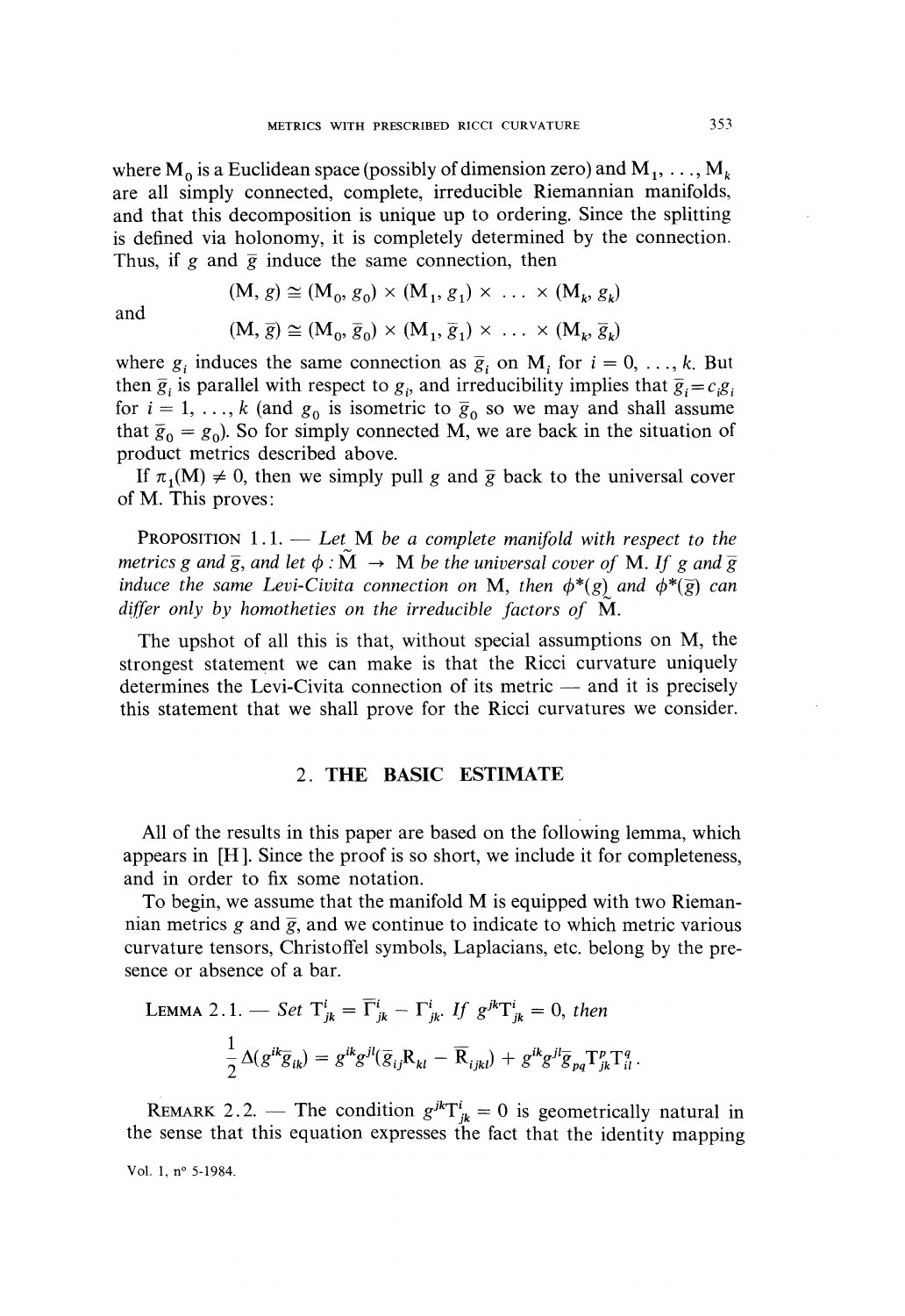from  $(M, g)$  to  $(M, \overline{g})$  is a harmonic mapping, and  $g^{ik}\overline{g}_{ik}$  is precisely the harmonic mapping energy density [EL].

*Proof of Lemma* 2.1. — First, recall that if  $\nabla$  is the covariant derivative of  $g$ 's Levi-Civita connection, then

(2.3) 
$$
\mathbf{T}_{jk}^p = \frac{1}{2} \overline{\mathbf{g}}^{pq} (\nabla_j \overline{\mathbf{g}}_{kq} + \nabla_k \overline{\mathbf{g}}_{jq} - \nabla_q \overline{\mathbf{g}}_{jk}),
$$

$$
\nabla_l \overline{g}_{ip} = \overline{g}_{pq} T_{il}^q + \overline{g}_{iq} T_{pl}^q
$$

and

(2.5) 
$$
\mathbf{R}_{jkl}^p - \overline{\mathbf{R}}_{jkl}^p = \nabla_l \mathbf{T}_{jk}^p - \nabla_k \mathbf{T}_{jl}^p + \mathbf{T}_{lq}^p \mathbf{T}_{jk}^q - \mathbf{T}_{kq}^p \mathbf{T}_{jl}^q.
$$

We claim that the formula of the lemma is the contraction of (2.5) with  $g^{ik}g^{jl}\overline{g}_{in}$ . Upon this contraction, the left side of (2.5) is

$$
g^{ik}g^{jl}\overline{g}_{ip}(\mathbf{R}_{jkl}^p - \mathbf{R}_{jkl}^p) = g^{ik}\overline{g}_{ip}\mathbf{R}_k^p - g^{ik}g^{jl}\mathbf{R}_{ijkl}
$$

$$
= g^{ik}g^{jl}(\overline{g}_{ij}\mathbf{R}_{kl} - \overline{\mathbf{R}}_{ijkl})
$$

as claimed, while on the right, the second and fourth terms cancel because  $g^{jl}T_{il}^{p}$  is zero. The first term on the right side of (2.5) becomes (using (2.3))

$$
g^{ik}g^{jl}\overline{g}_{ip}\nabla_{l}\Gamma_{jk}^{p} = \frac{1}{2}g^{ik}g^{jl}\overline{g}_{ip}\nabla_{l}[\overline{g}^{pq}(\nabla_{j}\overline{g}_{kq} + \nabla_{k}\overline{g}_{jq} - \nabla_{q}\overline{g}_{jk})]
$$
  

$$
= \frac{1}{2}\Delta(g^{ik}\overline{g}_{ik}) - g^{ik}g^{jl}(\nabla_{j}\overline{g}_{ip})\Gamma_{jk}^{p}.
$$

Now we use  $(2.4)$  and add in the third term; the right side of the contraction of  $(2.5)$  is:

$$
\frac{1}{2}\Delta(g^{ik}\overline{g}_{ik})-g^{ik}g^{jl}(\overline{g}_{pq}\Gamma_{il}^q+\overline{g}_{iq}\Gamma_{pl}^q)\Gamma_{jk}^p+g^{ik}g^{jl}\overline{g}_{ip}\Gamma_{lq}^p\Gamma_{jk}^q\\
=\frac{1}{2}\Delta(g^{ik}\overline{g}_{ik})-g^{ik}g^{jl}\Gamma_{il}^q\Gamma_{jk}^p.
$$

All of the terms in the equality of the lemma have now been accounted for. q. e. d.

We can use the lemma in connection with Ricci curvature in the following way: If g is a metric, and Ric (g) =  $\overline{g}$  is positive definite, then we can consider  $Ric(g)$  to be a Riemannian metric in its own right. From (2.3), one immediately recognizes that the condition  $g^{jk}T_{jk}^i = 0$  is precisely the Bianchi identity for Ricci curvature (multiplied by the inverse of the Ricci tensor). In fact,

$$
\overline{g}_{ip}g^{jk}\mathbf{T}_{jk}^{p}=g^{jk}\left(\nabla_{j}\overline{g}_{ik}-\frac{1}{2}\nabla_{i}\overline{g}_{jk}\right)=0.
$$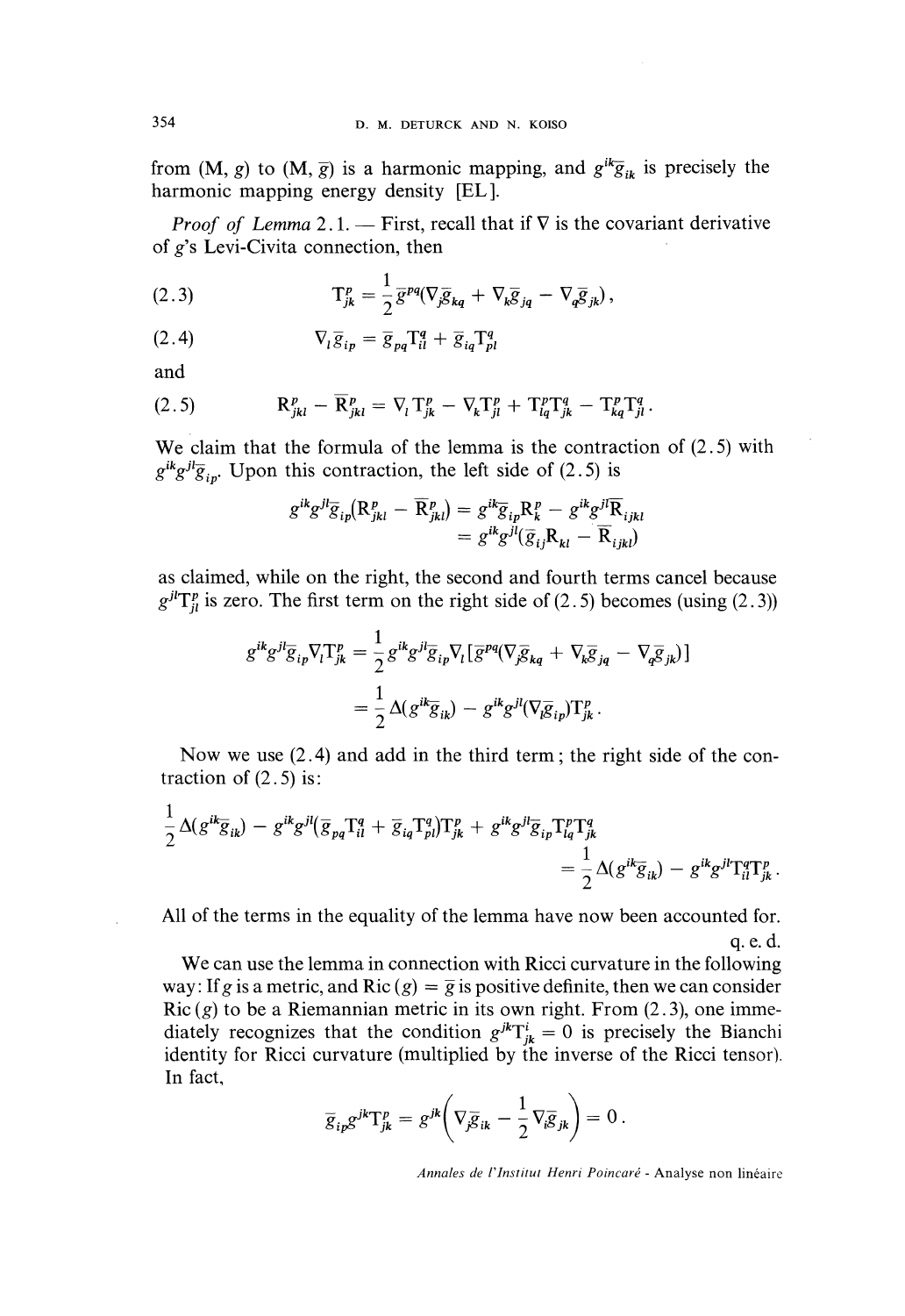Thus, if  $Ric(g)$  is positive definite, then the identity mapping id:  $(M, g) \rightarrow (M, Ric(g))$ 

is a harmonic mapping. We can restate Lemma 2.1 as follows:

COROLLARY 2.6. - If Ric(g) =  $\overline{g}$  is positive definite, then

$$
\frac{1}{2}\Delta \operatorname{Scal}(g) = g^{ik}g^{jl}(\overline{g}_{ij}\overline{g}_{kl} - \overline{\mathbf{R}}_{ijkl}) + g^{ik}g^{jl}\overline{g}_{pq}\mathbf{T}_{jk}^p\mathbf{T}_{il}^q.
$$

In particular, since the last term on the right is clearly nonnegative,

$$
\frac{1}{2} \Delta \operatorname{Scal}(g) \geq g^{ik} g^{jl} (\overline{g}_{i\overline{j}} \overline{g}_{kl} - \overline{R}_{ijkl})
$$

with equality holding only if  $T_{ik}^i = 0$ .

 $\ddot{\phantom{a}}$ 

Here, Scal is the scalar curvature operator, and the last term on the right is simply a hybrid norm squared of T.

### 3. THE MAIN RESULTS

To state our main results on uniqueness and nonexistence, we need a geometric notion that will reflect the sign of the right-hand side of the inequality in Corollary 2.6. The appropriate notion turns out to be the eigenvalues of the curvature operator  $\overline{R}$  (see [BK]).

DEFINITION 3.1. - Given a metric g, its sectional curvature tensor  $\mathbf{R}_{ijkl}$ acts on the space  $S^2T^*$  of symmetric tensors as follows: If  $h_{ij} \in S^2T^*$ , then define

$$
(\mathbf{R}(h))_{ik} = \mathbf{R}_{ijkl}g^{jp}g^{lq}h_{pq} = \mathbf{R}_{i}^{p}g^{q}h_{pq}.
$$

For each point  $x \in M$ ,  $\overset{\circ}{R}$  is a symmetric linear map of  $S^2T^*_{x}$  to itself, and as such has eigenvalues. Note also that the identity map of  $S^2T^*$  is derived from the tensor  $g_i g_{kl}$  in the same way as R is from  $R_{ijkl}$ . We can now state the main theorem and its proof, after which we give some corollaries and examples that should clarify the situation.

**THEOREM** 3.2. - Let M be a compact Riemannian manifold, let  $\overline{g}$  be a metric (positive definite tensor) on M, and let  $\Lambda(x)$  be the largest eigenvalue of the operator  $\overline{R}$  at each point  $x \in M$ . Suppose  $\Lambda(x) \leq 1$  for all x in M.

a) If there is a Riemannian metric g on M such that  $Ric(g) = \overline{g}$ , then  $\overline{g}$ is Einstein (so Ric  $(\overline{g}) = \overline{g}$ ), and g and  $\overline{g}$  have the same Levi-Civita connection.

b) If in addition to the above hypotheses,  $\Lambda(x) < 1$  at some point  $x \in M$ , then there is no Riemannian metric g such that  $Ric(g) = \overline{g}$  on all of M.

Vol. 1, nº 5-1984.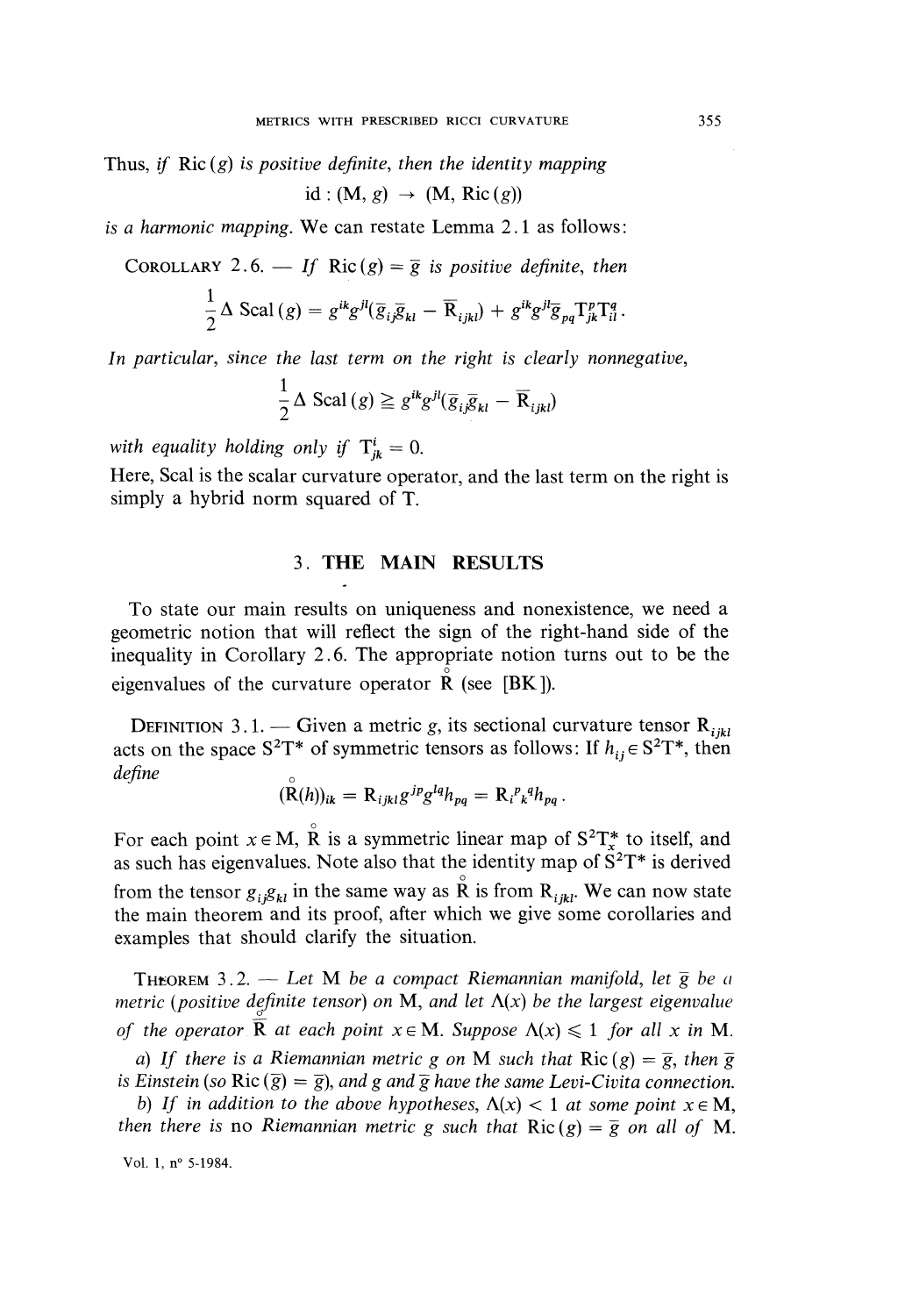*Proof.* — Both conclusions follow from the inequality of Corollary 2.6 and the fact that on a compact manifold, the inequality  $\Delta u \ge 0$  implies that u is a constant (and so  $\Delta u = 0$ ). In particular we have

$$
\frac{1}{2} \Delta \operatorname{Scal}(g) \geq g^{ik} g^{jl} (\overline{g}_{ij} \overline{g}_{kl} - \overline{R}_{ijkl}) = g^{ik} (\overline{\operatorname{Id}}(g^{-1}) - \overline{\widetilde{R}}(g^{-1}))_{ik}
$$
  
\n
$$
\geq (1 - \Lambda(x)) g^{ik} (\overline{\operatorname{Id}}(g^{-1}))_{ik}
$$
  
\n
$$
\geq 0.
$$

Thus, if g exists, we must have  $\Lambda(x) \equiv 1$ , so  $\Delta$  Scal (g) = 0. But then the equality of Corollary 2.6 shows that  $T_{jk} = 0$  so g and  $\overline{g}$  have the same Levi-Civita connection. q.e.d. Levi-Civita connection.

Our first corollary shows that the conclusion (a) of the theorem is not vacuous.

COROLLARY 3.3 (Uniqueness). — Let  $(M, \overline{g})$  be a compact Einstein manifold with  $Ric(\overline{g}) = \overline{g}$  and with non-negative sectional curvature. If g is another Riemannian metric on M with  $Ric(g) = \overline{g}$ , then g has the same Levi-Civita connection as  $\overline{g}$  (Here,  $n = \dim M$ ).

COROLLARY 3.4 (Non-existence). - Let  $(M, \overline{g})$  be a compact Einstein manifold with  $Ric(\overline{g}) = \varepsilon \overline{g}$  for some  $\varepsilon < 1$  and with all sectional curvatures strictly greater than  $(\epsilon - 1)/n$ . Then there is no Riemannian metric g such that  $\text{Ric}(g) = \overline{g}$ .

 $Proof.$  We prove these corollaries simultaneously by showing that all the eigenvalues of  $\overline{R}$  are  $\leq 1$  (and strictly less for Corollary 3.4). So, let  $\overline{g}$  be Einstein with Ric ( $\overline{g}$ ) =  $\epsilon g$  ( $\epsilon$  = 1 for Corollary 3.3). We see immediately that  $\overline{g}$  is an eigenvector of  $\overline{R}$  with eigenvalue  $\varepsilon$ . To find other eigenvectors h of  $\overline{R}$ , we can assume that they are  $\overline{g}$ -traceless. Choose coordinates around the point x so that at x,  $\overline{g}_{ii} = \delta_{ii}$ , and so that h is diagonal at x, i. e.,  $h_{ij} = \lambda_i \delta_{ij}$  (with  $\sum \lambda_i = 0$ , so that the maximum  $\lambda_i$  is positive).

Assume  $\overline{R}(h) = \alpha h$ , and that  $\lambda_M \geq \lambda_i$  for all i. Then

$$
\alpha = \frac{\sum_{\mathbf{\bar{R}}(h)_{\mathbf{MM}}}}{\lambda_{\mathbf{M}}} = \frac{\sum_{j} \lambda_{j} \overline{\mathbf{R}}_{\mathbf{M},\mathbf{M}j}}{\lambda_{\mathbf{M}}} = \frac{\sum_{j} \lambda_{j} (\overline{\mathbf{R}}_{\mathbf{M}j\mathbf{M}j} - \min \overline{\mathbf{R}})}{\lambda_{\mathbf{M}}}
$$

where min  $\overline{R}$  is the minimum of the sectional curvatures at x. Note that

$$
\mathbf{R}_{\mathbf{M}j\mathbf{M}j} - \min \mathbf{R} \ge 0
$$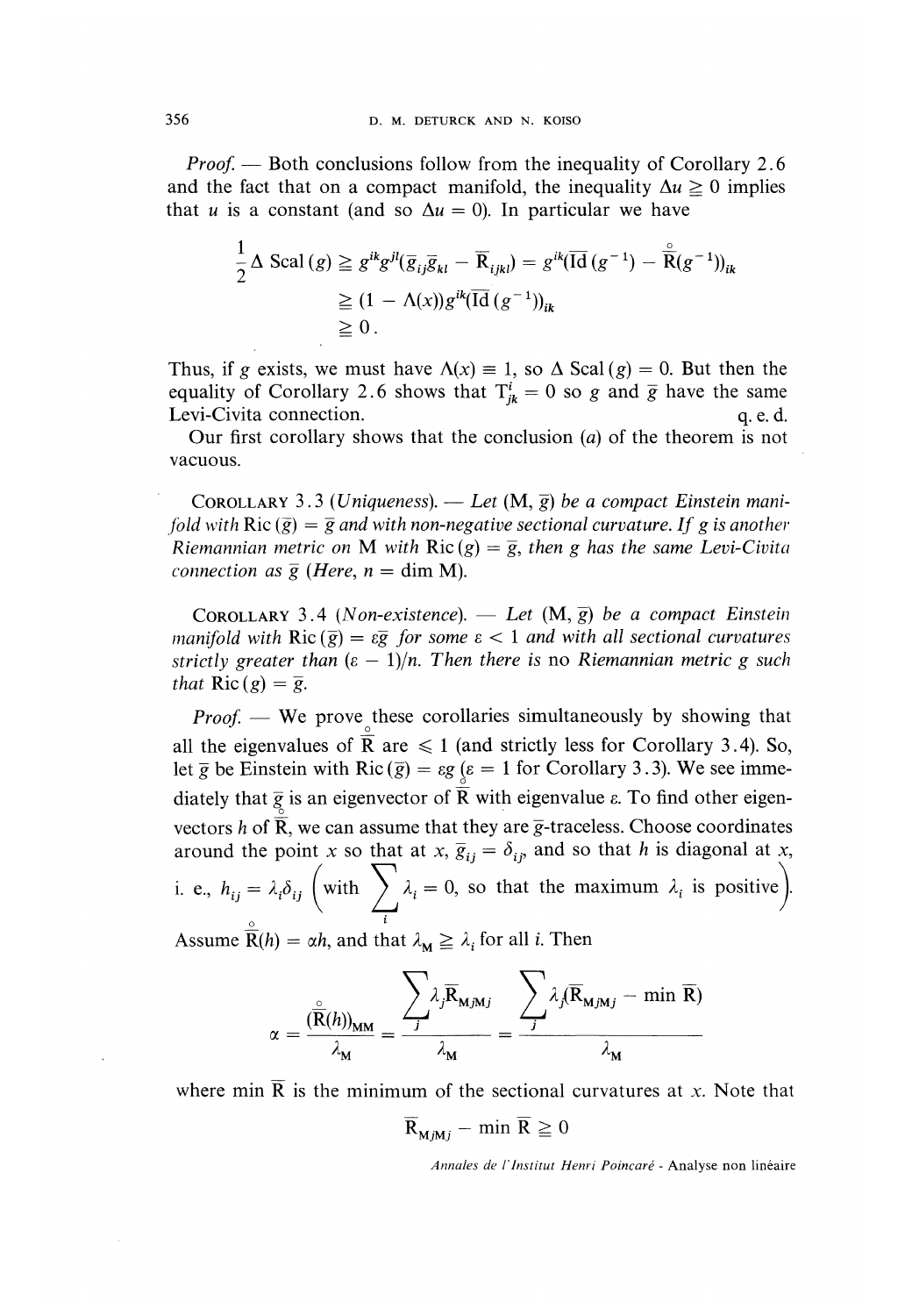since  $\overline{R}_{M, M}$  is itself the sectional curvature of the two-plane spanned by the orthonormal vectors  $\frac{\partial}{\partial x^M}$  and  $\frac{\partial}{\partial x^j}$ . Thus

$$
\alpha \leqslant \frac{\sum_{j} \lambda_{M}(\overline{R}_{M,jM,j} - \min \overline{R})}{\lambda_{M}} = \varepsilon - n(\min \overline{R}).
$$

So all of the eigenvalues of  $\overline{R}$  are bounded above by max  $\{\varepsilon, \varepsilon - n \text{ (min } \overline{R})\}.$ For Corollary 3.3,  $\varepsilon = 1$  and min  $\overline{R} \ge 0$ , so the eigenvalues are all  $\le 1$ , and for Corollary 3.4,  $\epsilon < 1$  and min  $\bar{R} > \frac{\epsilon - 1}{n}$ , so the eigenvalues are < 1. Now apply the theorem. q.e.d. are  $\lt$  1. Now apply the theorem.

REMARK  $3.5.$  - It is clear that the hypotheses of Corollary 3.3 are satisfied by the Ricci tensors of the canonical metrics on the Riemannian symmetric spaces of compact type (see [KN2, p. 258 ]). In particular, the corollary is true for the compact rank-one symmetric spaces. Thus Corollary 3.3 is a generalization of the corresponding result of Hamilton for the spheres S".

Two more corollaries will clarify the situation for non-existence.

COROLLARY 3.6. — Let  $(M, \overline{g})$  be a compact Riemannian manifold with all sectional curvatures less than  $\frac{1}{n-1}$ . Then there is no Riemannian metric g<br>such that  $\text{Pic}(S) = \frac{1}{n-1}$ . such that  $Ric(g) = \overline{g}$ .

*Proof.* – As before, work at a point x where  $\overline{g}_{ij} = \delta_{ij}$ , and suppose that  $\overline{R}(h) = \alpha h$ , where h is a diagonal matrix  $h_{ij} = \lambda_i \delta_{ij}$  at x. We compute the inner product of h with  $\overline{R}(h) - \overline{Id}$  (h) and show that it is negative (the inner product is taken with respect to  $\bar{g}$ ). This will show that  $\alpha < 1$ .

$$
\langle h, \overrightarrow{\mathbf{R}}(h) - \overrightarrow{\mathbf{Id}}(h) \rangle = \sum_{i \neq j} \lambda_i \lambda_j \overrightarrow{\mathbf{R}}_{ijij} - \sum_i \lambda_i^2
$$
  

$$
< \frac{1}{n-1} \sum_{i \neq j} \lambda_i \lambda_j - \sum_i \lambda_i^2
$$
  

$$
= \frac{1}{n-1} \Biggl( \sum_{i,j} \lambda_i \lambda_j - n \sum_i \lambda_i^2 \Biggr)
$$
  

$$
\leq 0.
$$
q.e.d.

COROLLARY 3.7. - For any metric  $\overline{g}$  on the compact Riemannian mani-Vol. 1, nº 5-1984. 14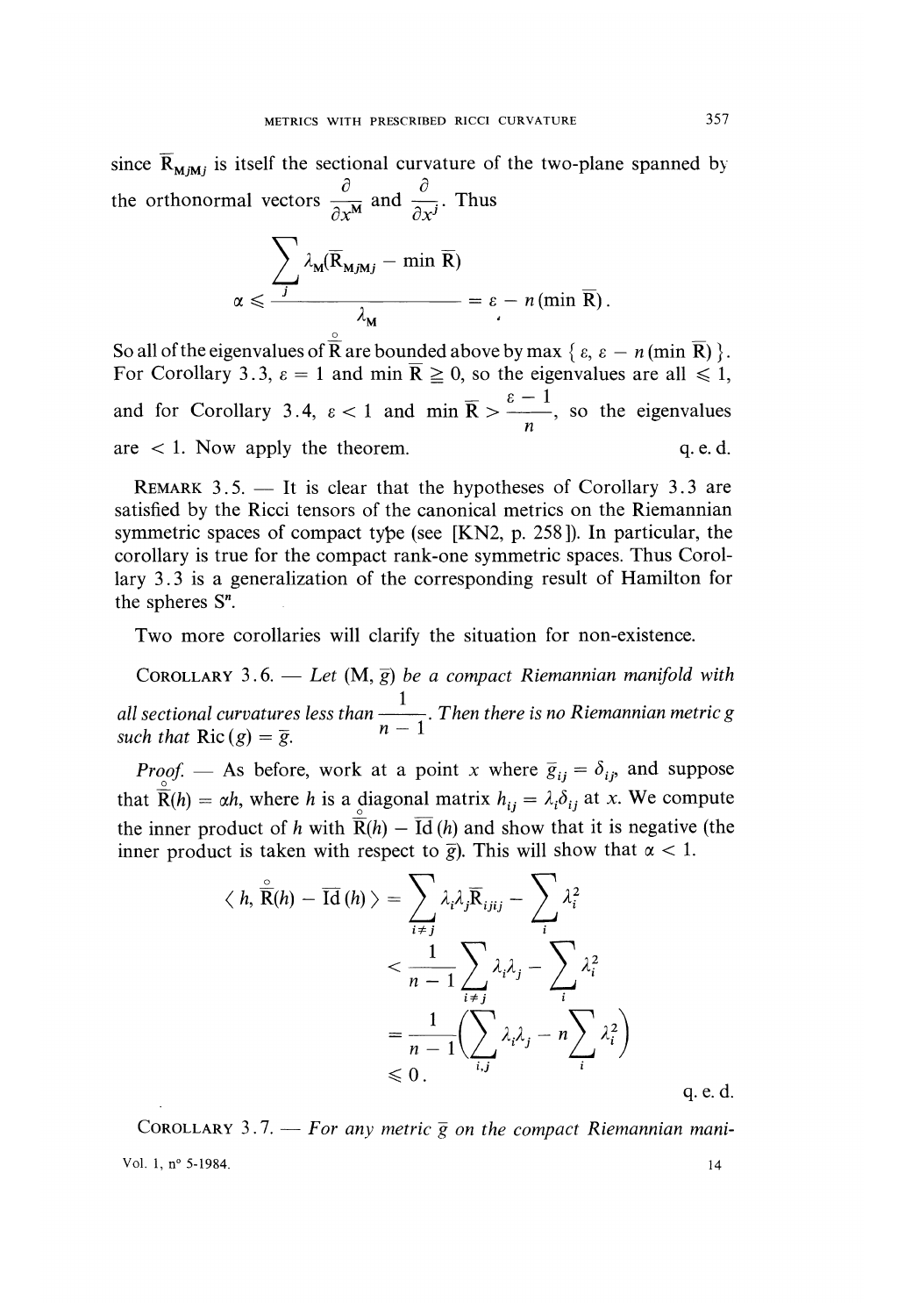fold M, there is a constant  $c_0(\bar{g})$  such that for any real number  $c > c_0(\bar{g})$ . there is no Riemannian metric g for which Ric (g) =  $c\overline{g}$ . In particular, for an Einstein metric  $\overline{g}$  with Ric ( $\overline{g}$ ) =  $\overline{g}$  and nonnegative sectional curvature we have  $c_0(\overline{g}) = 1$ .

 $Proof.$  The first assertion follows from the fact that the eigenvalues of  $\overline{R}$  (and the sectional curvatures) are multiplied by  $c^{-1}$  when the metric  $\overline{g}$ is multiplied by  $c$ . Then we invoke Theorem 3.2(b) (or Corollary 3.6). The assertion about Einstein metrics follows immediately from Corol-<br>lary 3.4. q.e.d. lary  $3.4$ .  $\qquad \qquad$  q. e. d.

#### 4. CONCLUDING REMARKS

We have shown that certain Einstein metrics are determined « uniquely » (in the sense of section 1) by their Ricci tensors. It is natural to ask which metrics are so determined, although the answer is not all metrics. Standing as counterexamples are the 19-dimensional family of non-cohomologous Ricci-flat metrics on the K3-surface guaranteed by Yau's solution of the Calabi conjecture (see [Be]) and some other explicit examples of noncohomologous Kahler metrics with the same Ricci tensor constructed by Calabi (see [Cl] ] [C2 ]). We note here that, if one is willing to look at Lorentz metrics, then counterexamples can be constructed on much less exotic manifolds.

EXAMPLE 4.1. — Let  $\overline{g}$  be the standard « round » metric on  $S^3$  with  $Ric (\bar{g}) = \bar{g}$ . Then there is a one-parameter family  $\{g_t\}$  of non-isometric Lorentz metrics on  $S^3$  with Ric  $(g_t) = 4\overline{g}$  for all t.

*Proof.* — We follow Milnor [M] or Hamilton [H] and consider  $S<sup>3</sup>$ as the Lie group SU(2), and look for left-invariant metrics on it. A metric is thus determined by its value at one point, so we let  $\overline{g}_{ij} = \delta_{ij}$  at our point, and look for  $g_t = \lambda_i \delta_{ij}$ . Then Ric  $(g_t)$  is also diagonal and, if we determine  $\mu_i$ by

$$
\mu_1 + \mu_2 = 2\lambda_3
$$
\n $\mu_1 + \mu_3 = 2\lambda_2$ \n $\mu_2 + \mu_3 = 2\lambda_1$ 

then Ric  $(g_t)_{ii} = \sigma_i \delta_{ii}$  where

$$
\sigma_1 = \frac{\mu_2 \mu_3}{\lambda_2 \lambda_3} \qquad \sigma_2 = \frac{\mu_1 \mu_3}{\lambda_1 \lambda_3} \qquad \sigma_3 = \frac{\mu_1 \mu_2}{\lambda_1 \lambda_2}.
$$

We seek solutions for which  $\sigma_1 = \sigma_2 = \sigma_3$ , and we fix  $\lambda_1 = 1$  to avoid the scaling redundancy. There are two cases:  $\lambda_1 = \lambda_2 = \lambda_3 = 1$  (of course). and

 $\lambda_1 = 1$   $\lambda_2 = t$   $\lambda_3 = -(1 + t)$ .

For the latter case, at least one of  $\lambda_2$  or  $\lambda_3$  is always negative, and one easily computes that Ric $(g) = 4\delta_4$ . computes that Ric  $(g_t) = 4\delta_{ij}$ .